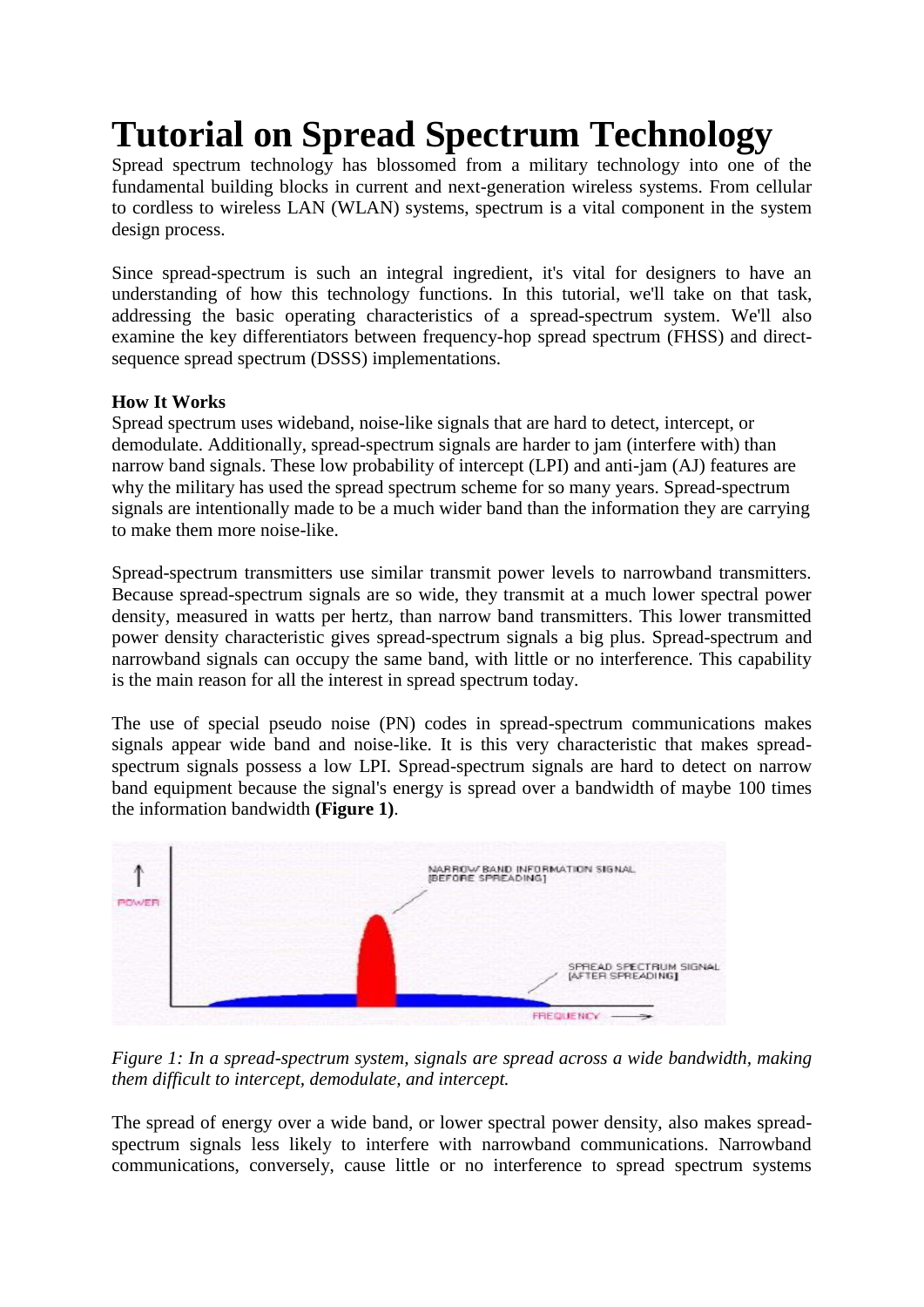because the correlation receiver effectively integrates over a very wide bandwidth to recover a spread spectrum signal. The correlator then "spreads" out a narrowband interferer over the receiver's total detection bandwidth.

Since the total integrated signal density or signal-to-noise ratio (SNR) at the correlator's input determines whether there will be interference or not. All spread spectrum systems have a threshold or tolerance level of interference beyond which useful communication ceases. This tolerance or threshold is related to the spread-spectrum processing gain, which is essentially the ratio of the RF bandwidth to the information bandwidth.

## **Direct or Hopping**

Direct sequence and frequency hopping are the most commonly used methods for the spread spectrum technology. Although the basic idea is the same, these two methods have many distinctive characteristics that result in complete different radio performances.

The carrier of the direct-sequence radio stays at a fixed frequency. Narrowband information is spread out into a much larger (at least 10 times) bandwidth by using a pseudo-random chip sequence. The generation of the direct sequence spread spectrum signal (spreading) is shown in **Figure 2**.



*Figure 2: Comparison of the generation of a narrowband and direct-sequence spread spectrum signals.*

In Figure 2, the narrowband signal and the spread-spectrum signal both use the same amount of transmit power and carry the same information. However, the power density of the spreadspectrum signal is much lower than the narrowband signal. As a result, it is more difficult to detect the presence of the spread spectrum signal. The power density is the amount of power over a certain frequency. In the case of Figure 2, the narrowband signal's power density is 10 times higher than the spread spectrum signal, assuming the spread ratio is 10.

At the receiving end of a direct-sequence system, the spread spectrum signal is de-spread to generate the original narrowband signal. **Figure 3** shows the de-spreading process.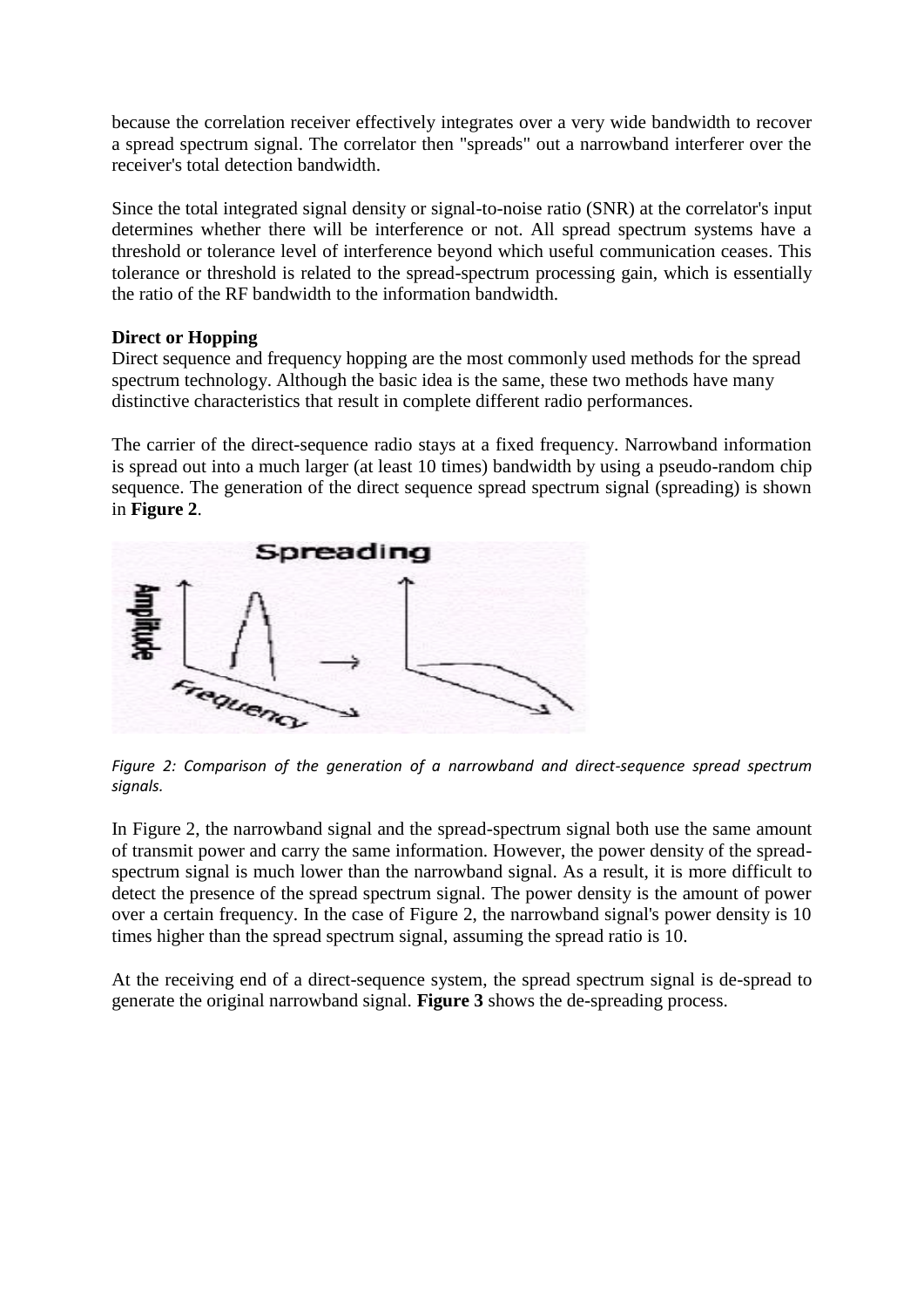

*Figure 3: Diagram illustrating the despreading process in a direct-sequence system.*

If there is an interference jammer in the same band, it will be spread out during the de-spreading. As a result, the jammer's impact is greatly reduced. This is the way that the direct-sequence spreadspectrum (DSSS) radio fights the interference. It spreads out the offending jammer by the spreading factor **(Figure 4)**. Since the spreading factor is at least a factor of 10, the offending jammer's amplitude is greatly reduced by at least 90%.



*Figure 4: Direct-sequence systems combat noise problems by spreading jammers across a wideband as shown in this figure.*

#### **The Hopping Approach**

Frequency-hopping systems achieve the same results provided by direct-sequence systems by using different carrier frequency at different time. The frequency-hop system's carrier will hop around within the band so that hopefully it will avoid the jammer at some frequencies. A frequency-hopping signal is shown in **Figure 5a and 5b**.



*Figure 5: Diagram showing how a frequency-hop system works.*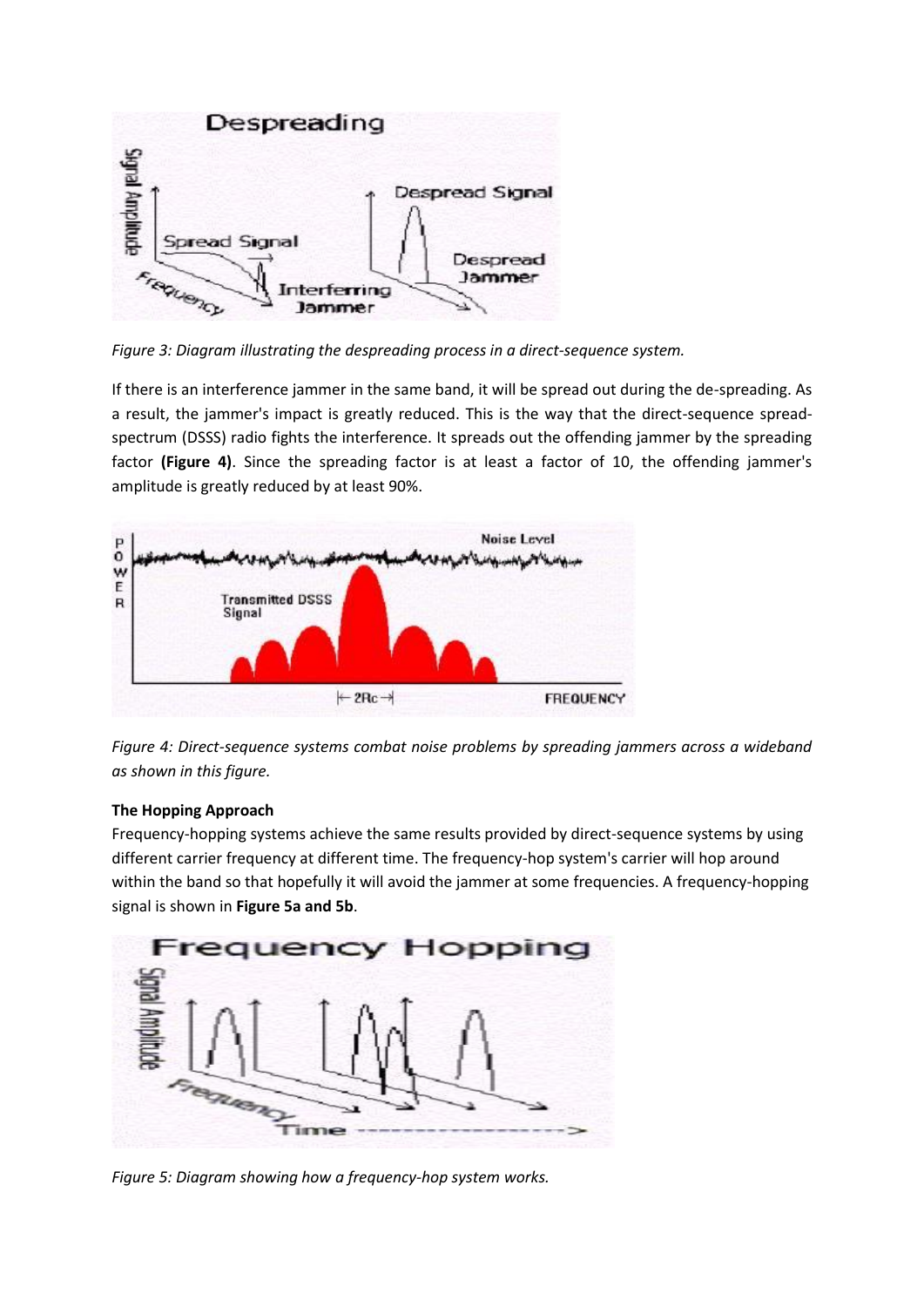

Figure 5b: A four channel FHSS system (Obaidat, et al, 2011).

The frequency-hopping technique does not spread the signal, as a result, there is no processing gain. The processing gain is the increase in power density when the signal is despread and it will improve the received signal's Signal-to-noise ratio (SNR). In other words, the frequency hopper needs to put out more power in order to have the same SNR as a directsequence radio.

The frequency hopper is also more difficult to synchronize. In these architectures, the receiver and the transmitter must be synchronized in time and frequency in order to ensure proper transmission and reception of signals. In a direct-sequence radio, on the other hand, only the timing of the chips needs to be synchronized.

The frequency hopper also needs more time to search the signal and lock to it. As a result, the latency time is usually longer. While a direct-sequence radio can lock in the chip sequence in just a few bits.

To make the initial synchronization possible, the frequency hopper will typically park at a fixed frequency before hopping or communication begins. If the jammer happens to locate at the same frequency as the parking frequency, the hopper will not be able to hop at all. And once it hops, it will be very difficult, if not impossible to re-synchronize if the receiver ever lost the sync.

The frequency hopper, however, is better than the direct-sequence radio when dealing with multipath. Since the hopper does not stay at the same frequency and a null at one frequency is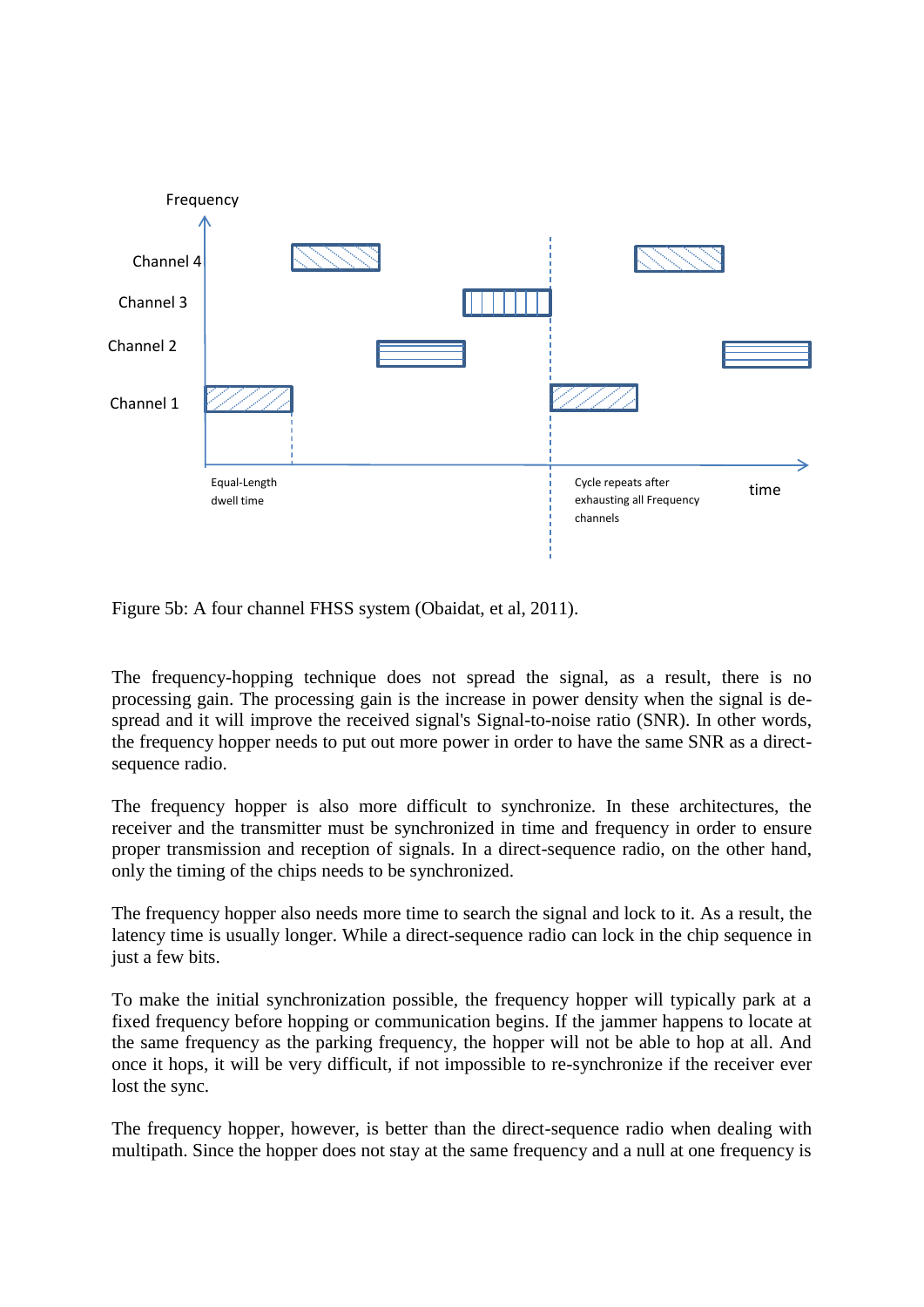usually not a null at another frequency if it is not too close to the original frequency. So a hopper can usually deal with multipath fading issues better than direct-sequence radio.

The hopper itself, however, could suffer performance problems if it interferes with another radio. In these scenarios, the system that survives depends upon which can suffer more data loss. In general, a voice system can survive an error rate as high as  $10^{-2}$  while a data system must have an error rate better than 10<sup>-4</sup>. Voice system can tolerate more data loss because human brain can "guess" between the words while a dumb microprocessor can't.

#### **Modulation and Demodulation**

For direct-sequence systems the encoding signal is used to modulate a carrier, usually by phase-shift keying (PSK; for example, bi-phase or quad-phase) at the code rate. Frequencyhopping systems generate their wide band by transmitting at different frequencies, hopping from one frequency to another according to the code sequence. Typically such a system may have a few thousand frequencies to choose from, and unlike direct sequence signal, it has only one output rather than symmetrically distributed outputs.

It's important to note that for both direct-sequencing and frequency-hopping systems generate wideband signals controlled by the code sequence generator. For one the code is the direct carrier modulation (direct sequence) and the other commands the carrier frequency (frequency hopping).

There are several different modulation techniques that designers can employ when developing frequency-hop or direct-sequence systems. Information modulation can be accomplished using amplitude (AM) or frequency modulation (FM) techniques. AM is normally used because it tends to be detectable when examining the spectrum. FM is more useful because it is a constant-envelope signal, but information is still readily observed. In both AM and FM, no knowledge of the code is needed to receive the transmitted information.

Clock modulation, which is actually frequency modulation of the code clock, is another option in spread-spectrum designs. In most cases (including frequency hopping), clock modulation is not used because the loss in correlation due to phase slippage between received and local clocks, could cause degraded performance.

Code modification is another modulation technique that designers can use when building a spread-spectrum system. Under this approach, the code is changed in such a way that the information is embedded in it, then modulated by phase transitions on a RF carrier.

In direct-sequence designs, balance modulation can be used in any suppressed carrier system used to generate the transmitted signal. Balanced modulation helps to hide the signal, as well as there are no power wasted in transmitting a carrier that would contribute to interference rejection or information transfer. When a signal has poor balance in either code or carrier, spikes are seen in its spectrum. With these spikes, or spurs, the signal is easily detectable, since these spikes are noticed above the noise and thus provide a path for detecting the hidden signal.

Once the signal is coded, modulated and then sent, the receiver must demodulate the signal. This is usually done in two steps. The first step entails removing the spectrum-spreading modulation. Then, the remaining information-bearing signal is demodulated by multiplying with a local reference identical in structure and synchronized with the received signal.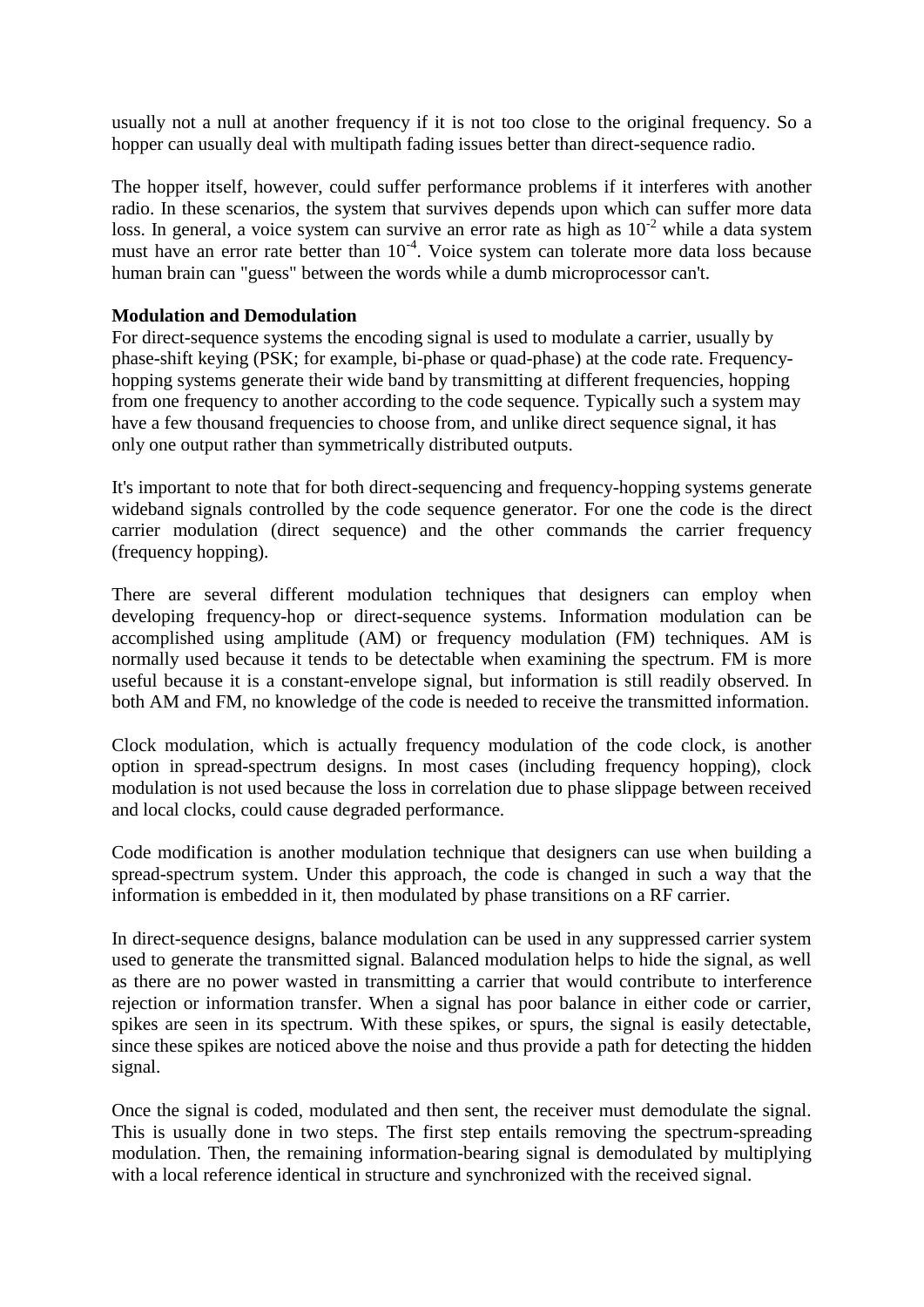#### **Coding Techniques**

In order to transmit anything, codes used for data transmission have to be considered. However, this section will not discuss the coding of information (like error correction coding) but those that act as noise-like carriers for the information being transferred. These codes are of much greater length than those for the usual areas of data transfer, since it is intended for bandwidth spreading.

Codes in a spread-spectrum system are used for:

- 1. Protection against interference: Coding enables a bandwidth trade for processing gain against interfering signals.
- 2. Provision for privacy: Coding enables protection of signals from eaves dropping, so that even the code is secure.
- 3. Noise-effect reduction: error-detection and correction codes can reduce the effects of noise and interference.

Maximal sequencing is one of the more popular coding methods in a spread-spectrum system. Maximal codes can be generated by a given shift register or a delay element of given length. In binary shift register sequence generators, the maximum length sequence is  $(2<sup>n</sup>-1)$  chips, where n is the number of stages in the shift register.

A shift register generator consists of a shift register in conjunction with the appropriate logic, which feeds back a logical combination of the state of two or more of its stages to its input. The output, and its contents of its n stages at any clock time, is its function of the outputs of the stages fed back at the proceeding sample time. Some maximal codes can be of length 7 to  $[(2^{36}-1)]$  chips.

Error detection and correction codes (EDAC) must be used in frequency-hopping systems in order to overcome the high rates of error induced by partial band jamming. These codes usefulness has a threshold that must be exceeded before satisfactory performance is achieved.

In direct-sequence systems, EDACs may not be advisable because of the effect it has on the code, increasing the apparent data transmission rate, and may increase jamming threshold. Some demodulators can operate detecting errors at approximately the same accuracy as an EDAC, so it may not be worthwhile to include a complex coding/decoding scheme in the system.

## **Advantages of Spread Spectrum**

Spread-spectrum systems provide some clear advantages to designers. As a recap, here are nine benefits that designers can expect when using a spread-spectrum-based wireless system.

*1. Reduced crosstalk interference:* In spread-spectrum systems, crosstalk interference is greatly attenuated due to the processing gain of the spread spectrum system as described earlier. The effect of the suppressed crosstalk interference can be essentially removed with digital processing where noise below certain threshold results in negligible bit errors. These negligible bit errors will have little effect on voice transmissions.

*2. Better voice quality/data integrity and less static noise:* Due to the processing gain and digital processing nature of spread spectrum technology, a spread-spectrum-based system is more immune to interference and noise. This greatly reduces consumer electronic device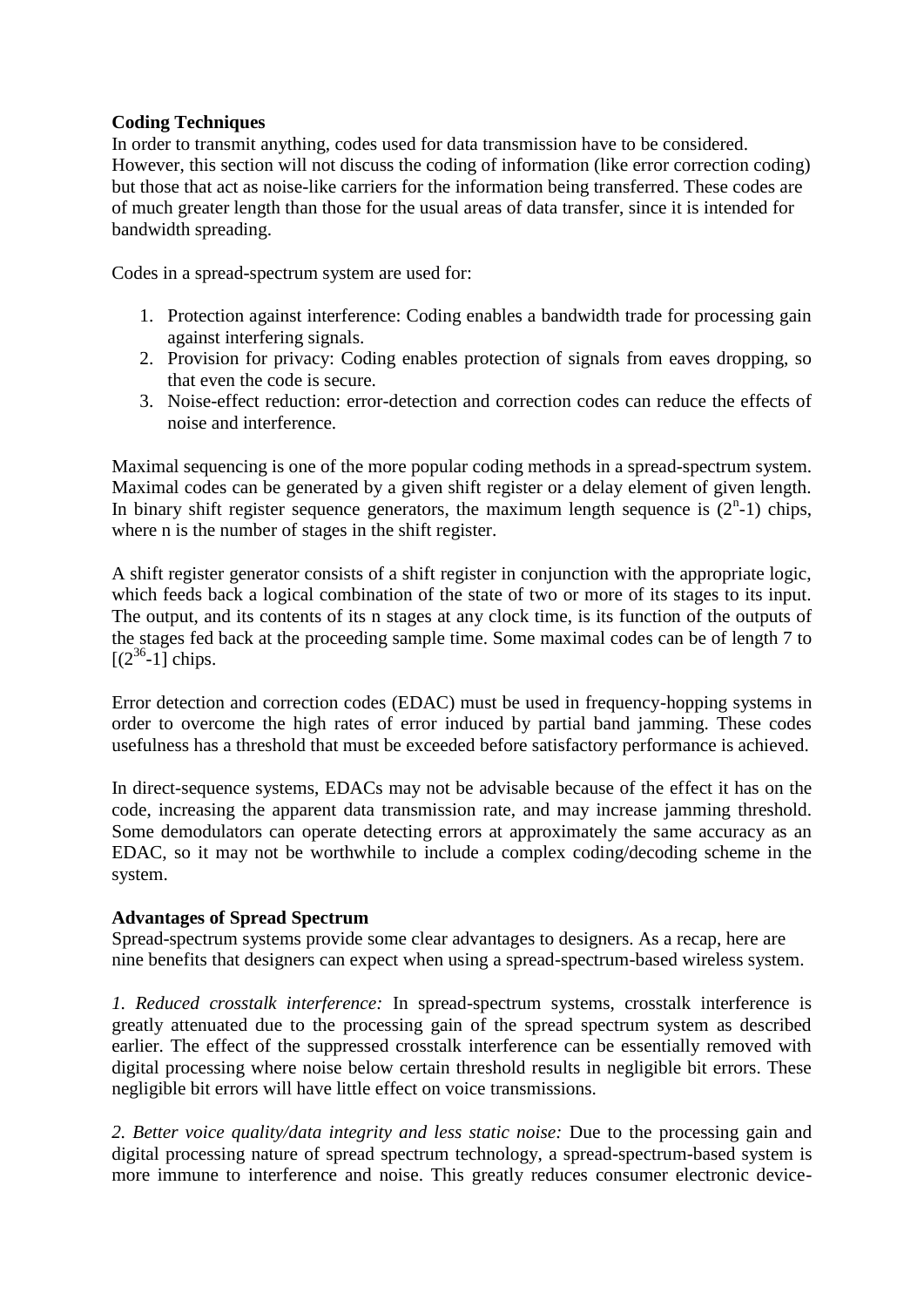induced static noise that is commonly experienced by conventional analog wireless system users.

*3. Lowered susceptibility to multipath fading:* Because of its inherent frequency diversity properties (thanks to wide spectrum spread), a spread spectrum system is much less susceptible to multipath fading.

*4. Inherent security:* In a spread spectrum system, a PN sequence is used to either modulate the signal in the time domain (direct sequence systems) or select the carrier frequency (frequency hopping systems). Due to the pseudo-random nature of the PN sequence, the signal in the air has been "randomized". Only the receiver having the exact same pseudorandom sequence and synchronous timing can de-spread and retrieve the original signal. Consequently, a spread spectrum system provides signal security that is not available to conventional analog wireless systems.

*5. Co-existence:* A spread spectrum system is less susceptible to interference than other nonspread spectrum systems. In addition, with the proper designing of pseudo-random sequences, multiple spread spectrum systems can co-exist without creating severe interference to other systems. This further increases the system capacity for spread spectrum systems or devices.

*6. Longer operating distances:* A spread spectrum device operated in the ISM band is allowed to have higher transmit power due to its non-interfering nature. Because of the higher transmit power, the operating distance of such a device can be significantly longer than that of a traditional analog wireless communication device.

*7. Hard to detect:* Spread-spectrum signals are much wider than conventional narrowband transmission (of the order of 20 to 254 times the bandwidth of narrowband transmissions). Since the communication band is spread, it can be transmitted at a low power without being detrimentally affected by background noise. This is because when de-spreading takes place, the noise at one frequency is rejected, leaving the desired signal.

*8. Hard to intercept or demodulate:* The very foundation of the spreading technique is the code use to spread the signal. Without knowing the code it is impossible to decipher the transmission. Also, because the codes are so long (and quick) simply viewing the code would still be next to impossible to solve the code, hence interception is very hard.

*9. Harder to jam:* The most important feature of spread spectrum is its ability to reject interference. At first glance, it may be considered that spread spectrum would be most affected by interference. However, any signal is spread in the bandwidth, and after it passes through the correlator, the bandwidth signal is equal to its original bandwidth, plus the bandwidth of the local interference. An interference signal with 2 MHz bandwidth being input into a direct-sequence receiver whose signal is 10 MHz wide gives an output from the correlator of 12 MHz. The wider the interference bandwidth, the wider the output signal. Thus the wider the input signal, the less its effect on the system because the power density of the signal after processing is lower, and less power falls in the band pass filter.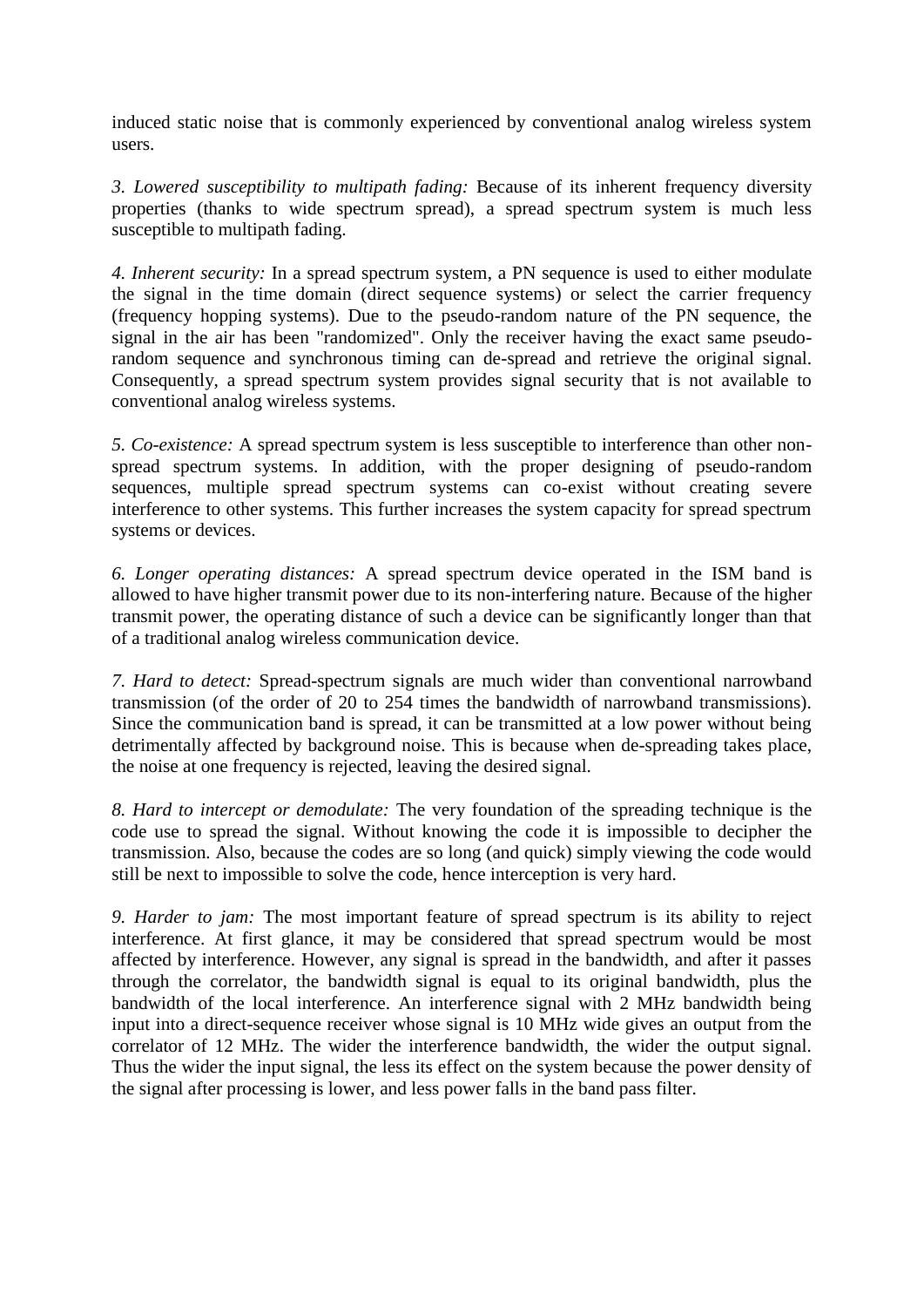# **Code-Division Multiple Access (CDMA)**

CDMA (Code-Division Multiple Access) refers to any of several protocols used in so-called second-generation (2G) and third-generation (3G) wireless communications. As the term implies, CDMA is a form of [multiplexing,](http://searchnetworking.techtarget.com/definition/multiplexing) which allows numerous signals to occupy a single transmission [channel,](http://searchdatacenter.techtarget.com/definition/channel) optimizing the use of available [bandwidth.](http://searchenterprisewan.techtarget.com/definition/bandwidth) The technology is used in ultra-high-frequency [\(UHF\)](http://searchnetworking.techtarget.com/definition/UHF) [cellular telephone](http://searchmobilecomputing.techtarget.com/definition/cellular-telephone) systems in the 800[-MHz](http://searchnetworking.techtarget.com/definition/MHz) and 1.9-GHz bands. CDMA employs analog-to-digital conversion (ADC) in combination with [spread spectrum](http://searchnetworking.techtarget.com/definition/spread-spectrum) technology. Audio input is first digitized into binary elements. CDMA can either use DSSS of FHSS.

In FHSS based CDMA, after the ADC conversion, the frequency of the transmitted signal is made to vary according to a defined pattern (code), so it can be intercepted only by a receiver whose frequency response is programmed with the same code so that it follows exactly along with the transmitter frequency. There are trillions of possible frequency-sequencing codes, which enhance privacy and makes cloning difficult.

CDMA can also be implemented using *Direct-Sequence Spread-Spectrum* (DSSS) and radio technology that originally achieved prominence in military communications systems, and then in early wireless LANs. The idea in DSSS is simple -- instead of sending 0s and 1s over the air directly, we convert each 0 and 1 to a longer string of bits, which is the "code." This may appear to waste bandwidth, but the technique in fact improves reliability because damage to one or two bits during transmission need not require that the entire packet of data be resent. Rather, when the signal is de-spread by the receiver, we can use statistical techniques to guess what the original bit was. Using the right codes, we can often guess correctly (and we still use error-checking codes at the end of each packet, regardless). Now, suppose we pick the codes that are *orthogonal* to one another, meaning that two properly designed orthogonal codes can actually exist in the same spectrum at the same time and not - really! -- interfere with each other. We'd give one code to one user and another to a second user and so on, and then, assuming everyone transmits at the same power level relative to one another so that no one station drowns out the others. This is how the DSSS based CDMA is implemented.

The CDMA channel is nominally 1.23 MHz wide. CDMA networks use a scheme called [soft](http://searchmobilecomputing.techtarget.com/definition/soft-handoff)  [handoff,](http://searchmobilecomputing.techtarget.com/definition/soft-handoff) which minimizes signal breakup as a handset passes from one cell to another. The combination of digital and spread-spectrum modes supports several times as many signals per unit bandwidth as analog modes. CDMA is compatible with other cellular technologies; this allows for nationwide roaming.

The original CDMA standard, also known as [CDMA](http://searchmobilecomputing.techtarget.com/definition/CDMA-One) One and still common in cellular telephones in the U.S., offers a transmission speed of only up to 14.4 [Kbps](http://searchnetworking.techtarget.com/definition/Kbps) in its single channel form and up to 115 Kbps in an eight-channel form. [CDMA2000](http://searchmobilecomputing.techtarget.com/definition/CDMA2000) and Wideband CDMA deliver data many times faster.